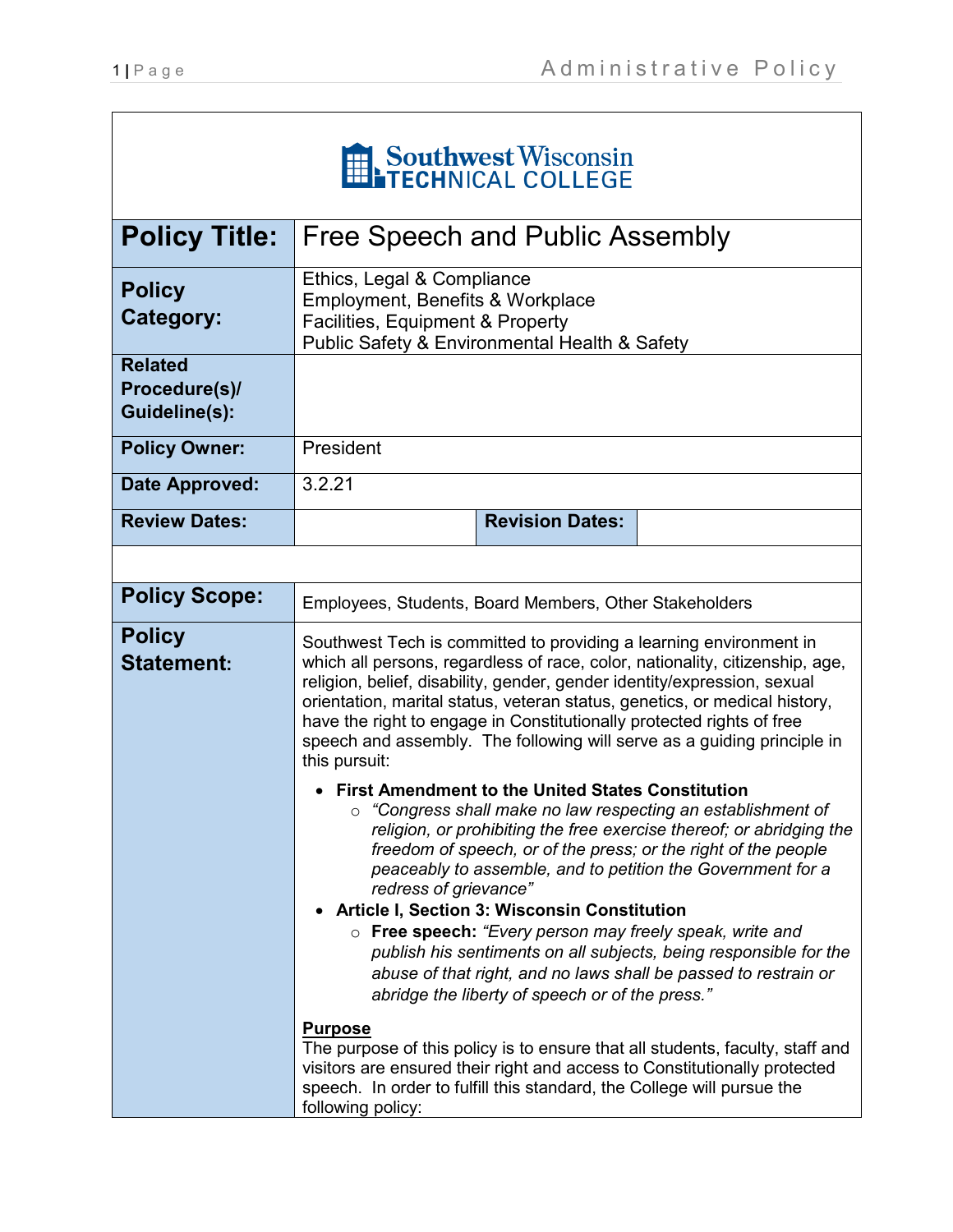| • A primary function of Southwest Tech is the discovery,                                                             |
|----------------------------------------------------------------------------------------------------------------------|
| improvement, transmission, and dissemination of knowledge.                                                           |
| • Southwest Tech will not censor or intentionally shield individuals                                                 |
| from speech protected by the First Amendment of the U.S.                                                             |
| Constitution.                                                                                                        |
| • Students and faculty have the academic freedom to discuss any                                                      |
| problem as permitted by the First Amendment, providing the speech                                                    |
| does not lead to one of the prohibited acts listed in this policy.                                                   |
| • Any person lawfully present on campus may protest or demonstrate                                                   |
| but may not engage in conduct that materially and substantially                                                      |
| disrupts another's expressive activity in a campus space reserved                                                    |
| for that activity under the exclusive control of a particular group.                                                 |
| • The College is open to invited speakers.                                                                           |
| • Public assembly areas, as defined in this policy, are public forums                                                |
| and open on the same terms to any speaker.                                                                           |
| • The College will not take action on public policy controversies in                                                 |
| such a way that requires students or faculty to publicly express a                                                   |
| given view of social policy.                                                                                         |
|                                                                                                                      |
| <b>Definitions.</b> For purposes of this policy, the terms below are defined as                                      |
| follows:                                                                                                             |
| 1. "Academic Freedom"- the freedom of teachers and students to                                                       |
| teach, study, and pursue knowledge and research without                                                              |
| unreasonable interference or restriction from law, institutional                                                     |
| regulations, or public pressure. Academic freedom does not                                                           |
| license uncontrolled expression which is detrimental to the                                                          |
| institution's proper functioning.                                                                                    |
| 2. "Assembly" – a gathering of persons for the purpose of                                                            |
| expressing, promoting, pursuing or defending ideas.                                                                  |
| 3. "Campus" – all property and facilities owned or controlled by                                                     |
| Southwest Tech.                                                                                                      |
| 4. "Employees" – all individuals currently employed by Southwest                                                     |
| Tech.                                                                                                                |
| 5. "Expressive Activity" – demonstrations, picketing, vigils, rallies, or                                            |
| performances. For purposes of this policy, Expressive Activity<br>does not include social, random, or other everyday |
| communications.                                                                                                      |
| 6. "Freedom of Speech"- a principle that supports the freedom of an                                                  |
| individual or a community to articulate their opinions and ideas                                                     |
| without fear of retaliation, censorship, or legal sanction.                                                          |
| 7. "Fighting Words" – Communication which, when addressed to an                                                      |
| ordinary person, is inherently likely to provoke violent reaction.                                                   |
| 8. "Public Assembly Area(s)" – the specific indoor and outdoor                                                       |
| portion(s) of Campus designated by Southwest Tech for Assembly                                                       |
| and Expressive Activity.                                                                                             |
| 9. "Student" – all persons currently enrolled in courses at Southwest                                                |
| Tech, either full or part-time.                                                                                      |
| 10. "True Threats" – statements where the speaker communicates a                                                     |
| serious expression of an intent to commit an act of unlawful                                                         |
| violence to a particular individual or group of individuals,                                                         |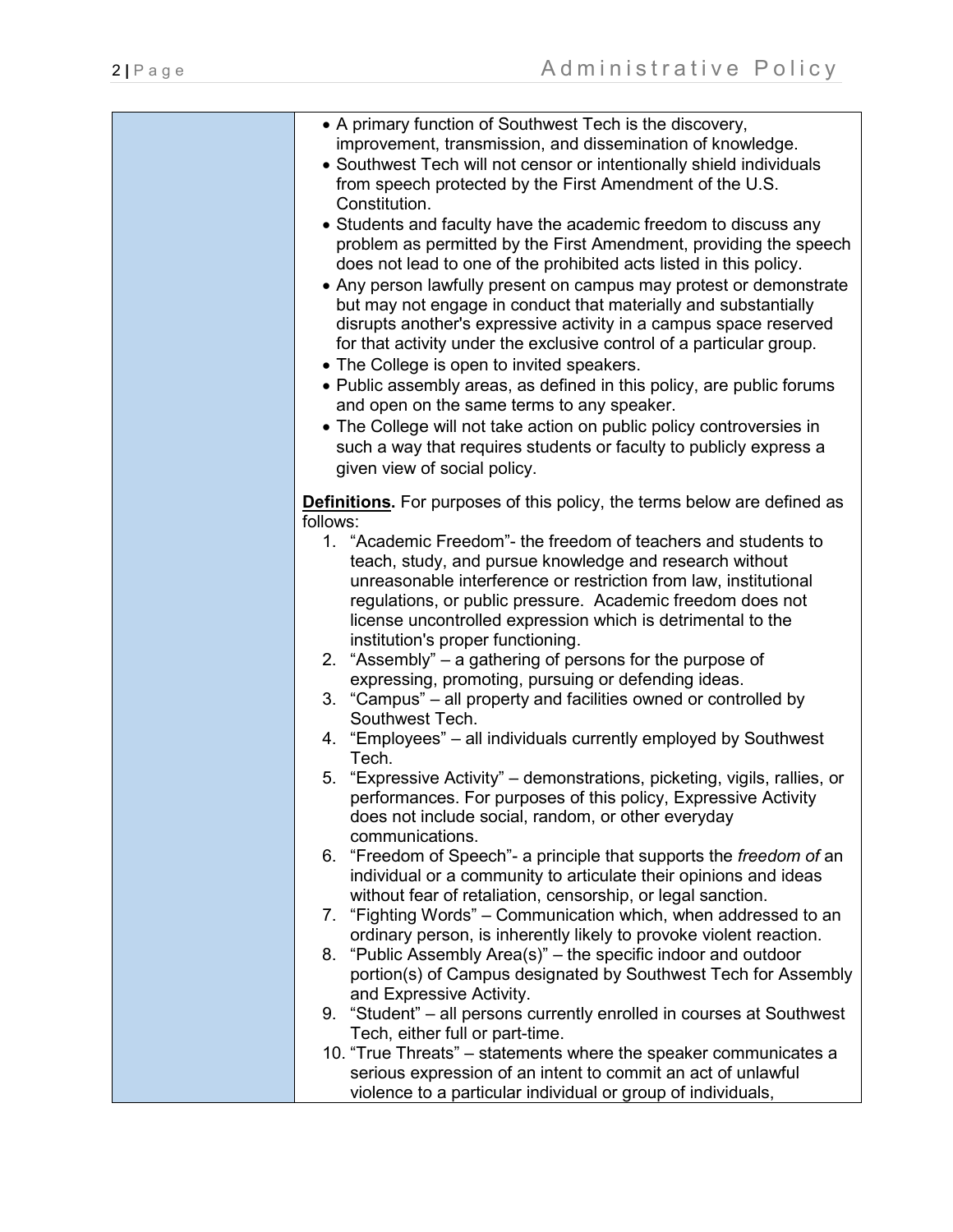regardless of whether the speaker has the ability to carry out the threat. True Threats do not include political hyperbole, jest, innocuous talk, expressions of political views, or other similar expression.

# **FREE SPEECH**

# **Free Speech Policy and Procedure**

Recognizing that a primary function of Southwest Tech is the discovery, improvement, transmission, and dissemination of knowledge, Southwest Tech will promote the concept of academic freedom in all Collegesponsored activities. In order to fulfill this standard, the College will pursue the following policy:

- 1. Southwest Tech will not censor or intentionally shield individuals from speech protected by the First Amendment of the U.S. Constitution.
- 2. Students and faculty have the academic freedom to discuss any problem as permitted by the First Amendment, providing the speech does not lead to one of the prohibited acts listed in this policy.
- 3. The College will not condition enrollment and participation in College activities in such a way that requires students or faculty to publicly express a given view of social policy.
- 4. The College staff and faculty will not engage in willful and intentional discriminatory conduct directed at those students, staff and visitors that have differing opinions from their own in the hopes of suppressing those differing beliefs.
- 5. Providing the speech and conduct does not violate the provisions of the Southwest Tech Student Code of Conduct, the Southwest Tech Employee Handbook, or this policy, students, staff and visitors may engage in free speech activities while on campus.
- 6. The following restrictions apply to free speech and academic freedom:
	- a. Violations of the Southwest Tech Student Code of Conduct
	- b. Violations of the Southwest Tech Employee Handbook
	- c. Interference with the orderly conduct of classes or other Southwest Tech-approved activities, including ceremonies or events, is not permitted.
	- d. Use of Fighting Words, True Threats, other unprotected expression or activity, discriminatory harassment, sexual harassment, or violation of state or federal law while engaged in free speech is not permitted.
	- e. Non-compliance may result in sanctions, including:
		- i. Disciplinary Actions for Students
		- ii. Disciplinary Actions for Staff
		- iii. Removal from campus and denial of access for nonstudents and non-staff
		- iv. Referral to Law Enforcement for Criminal Actions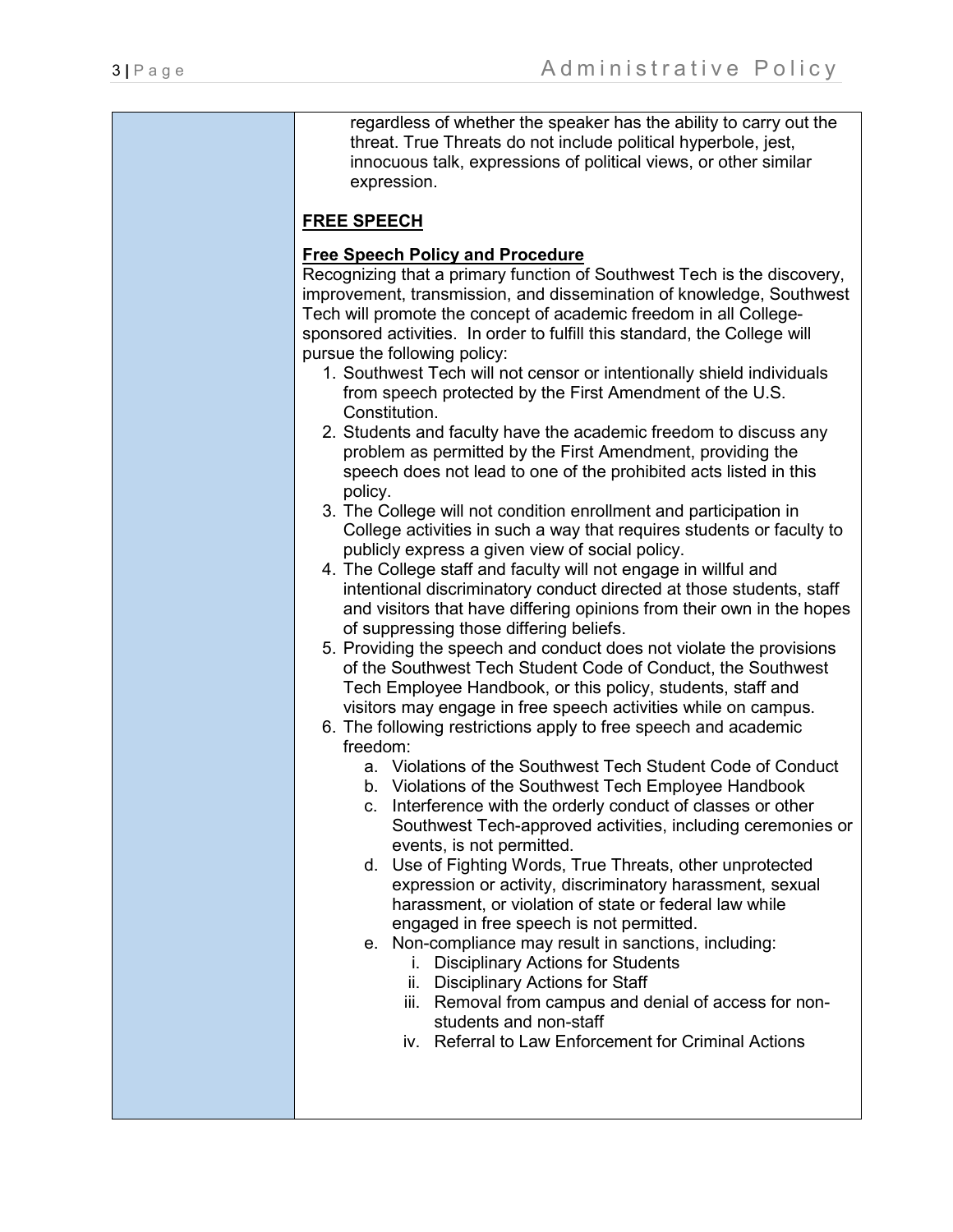|  | <b>PUBLIC ASSEMBLY</b>                                                                                                                 |  |
|--|----------------------------------------------------------------------------------------------------------------------------------------|--|
|  | <b>Public Assembly Policy and Procedure</b>                                                                                            |  |
|  | 1. Southwest Tech will designate areas for public assembly. These                                                                      |  |
|  | areas provide increased visibility to those using the Public                                                                           |  |
|  | Assembly Areas for Assembly and/or Expressive Activity without                                                                         |  |
|  | probable disruption of Southwest Tech's academic, co-curricular                                                                        |  |
|  | and administrative responsibilities.                                                                                                   |  |
|  | 2. The Public Assembly Areas will be available for use between the                                                                     |  |
|  | hours of 8:00 a.m. and 9:00 p.m. Persons may request other areas<br>if the designated Public Assembly Areas are already occupied.      |  |
|  | Southwest Tech will consider any such requests on a case-by-case                                                                       |  |
|  | basis to determine whether another area is available and                                                                               |  |
|  | appropriate in light of all relevant considerations, including safety                                                                  |  |
|  | and security, educational activities, etc.                                                                                             |  |
|  | 3. Non-students and non-employees must reserve public assembly                                                                         |  |
|  | areas 24 hours prior to anticipated use by contacting the                                                                              |  |
|  | Southwest Tech Facilities Department and completing the Facilities                                                                     |  |
|  | Use Form.                                                                                                                              |  |
|  | 4. Priority for use of all Public Assembly Areas will be given to<br>individuals or groups who reserved the Public Assembly Areas with |  |
|  | Southwest Tech Facilities Department.                                                                                                  |  |
|  | 5. The following restrictions apply to the manner of use of any Public                                                                 |  |
|  | Assembly Area:                                                                                                                         |  |
|  | a. Violations of the Southwest Tech Student Code of Conduct                                                                            |  |
|  | b. Violations of the Southwest Tech Employee Handbook                                                                                  |  |
|  | c. Interference with the free flow of vehicular or pedestrian traffic                                                                  |  |
|  | within Campus or the entrances or exits of any buildings on                                                                            |  |
|  | Campus is not permitted.                                                                                                               |  |
|  | d. Interference with the orderly conduct of classes or other<br>Southwest Tech-approved activities, including ceremonies or            |  |
|  | events, is not permitted.                                                                                                              |  |
|  | e. Use of Fighting Words, True Threats, other unprotected                                                                              |  |
|  | expression or activity, discriminatory harassment, sexual                                                                              |  |
|  | harassment, or violation of state or federal law while using or                                                                        |  |
|  | occupying any Public Assembly Area is not permitted.                                                                                   |  |
|  | f. Use of amplified sound within any Public Assembly Area must                                                                         |  |
|  | be intended to be heard only in the immediate vicinity of the<br>Public Assembly Area in order to minimize any disruption to           |  |
|  | the central academic mission of Southwest Tech. Volume at                                                                              |  |
|  | lower levels may be restricted when necessary to prevent                                                                               |  |
|  | interference with any academic or other program taking place                                                                           |  |
|  | in Campus areas nearby the applicable Public Assembly Area.                                                                            |  |
|  | g. Damage or destruction of property owned or operated by                                                                              |  |
|  | Southwest Tech or property belonging to Students,                                                                                      |  |
|  | Employees or Guests of Southwest Tech is prohibited.                                                                                   |  |
|  | Persons or organizations causing any such damage may be                                                                                |  |
|  | held financially and/or criminally responsible.<br>h. All Public Assembly Areas must be left clean and in good repair                  |  |
|  | after use. Persons or organizations failing to comply may be                                                                           |  |
|  | held financially responsible for any resultant cleanup costs.                                                                          |  |
|  |                                                                                                                                        |  |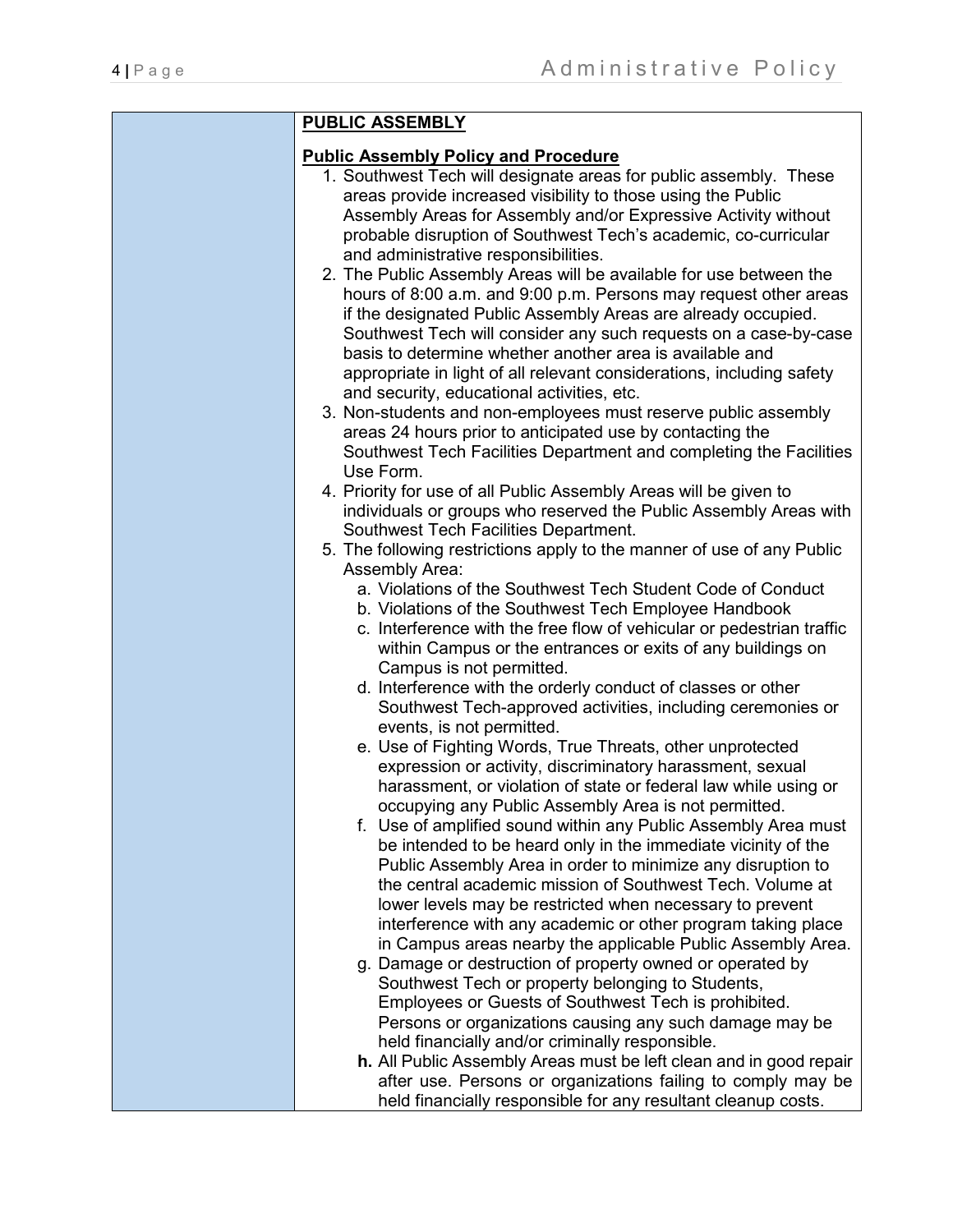**i.** Non-compliance with this policy may result in denial of access to assemble on properties owned or controlled by Southwest Tech.

## **Public Assembly Areas**

The College will provide the following designated public assembly areas to engage in expressive activity. Not all areas may be available at all times.

#### Southwest Tech Campus-Fennimore

- Internal Areas
	- o Lenz Center
	- o Charley's (Student Center)
	- o Cafeteria
	- $\circ$  Any area in which prior approval for activity was granted by the college in accordance with the Facility Usage Policy.
- **External Areas** 
	- o Campus Parking Lots
	- o Campus Sidewalks
	- o Knox Learning Center Patio
	- $\circ$  Any area in which prior approval for activity was granted by the college in accordance with the Facility Usage Policy.

#### Southwest Tech Outreach Sites

Outreach Sites are leased by the College and are generally small areas of larger facilities. Public Assembly Areas may be made available on a limited basis provided the designation of such areas is consistent with the College's leases and further provided that the Public Assembly Areas are within the portion of the facilities leased by the College.

- Boscobel
- Darlington
- Dodgeville
- Platteville
- Prairie du Chien
- Richland Center

## **Campus Climate**

In order to provide an environment in which all can engage in constitutionally protected speech and expressive activity, while at the same time creating an opening and welcoming environment governed by the principle of academic freedom, Southwest Tech will strive to foster a campus climate of civility and respect. To embody the necessary values to fulfill this goal, Southwest Tech has created the following *voluntary* Charger Respect Pledge.

Adopted: January 2020